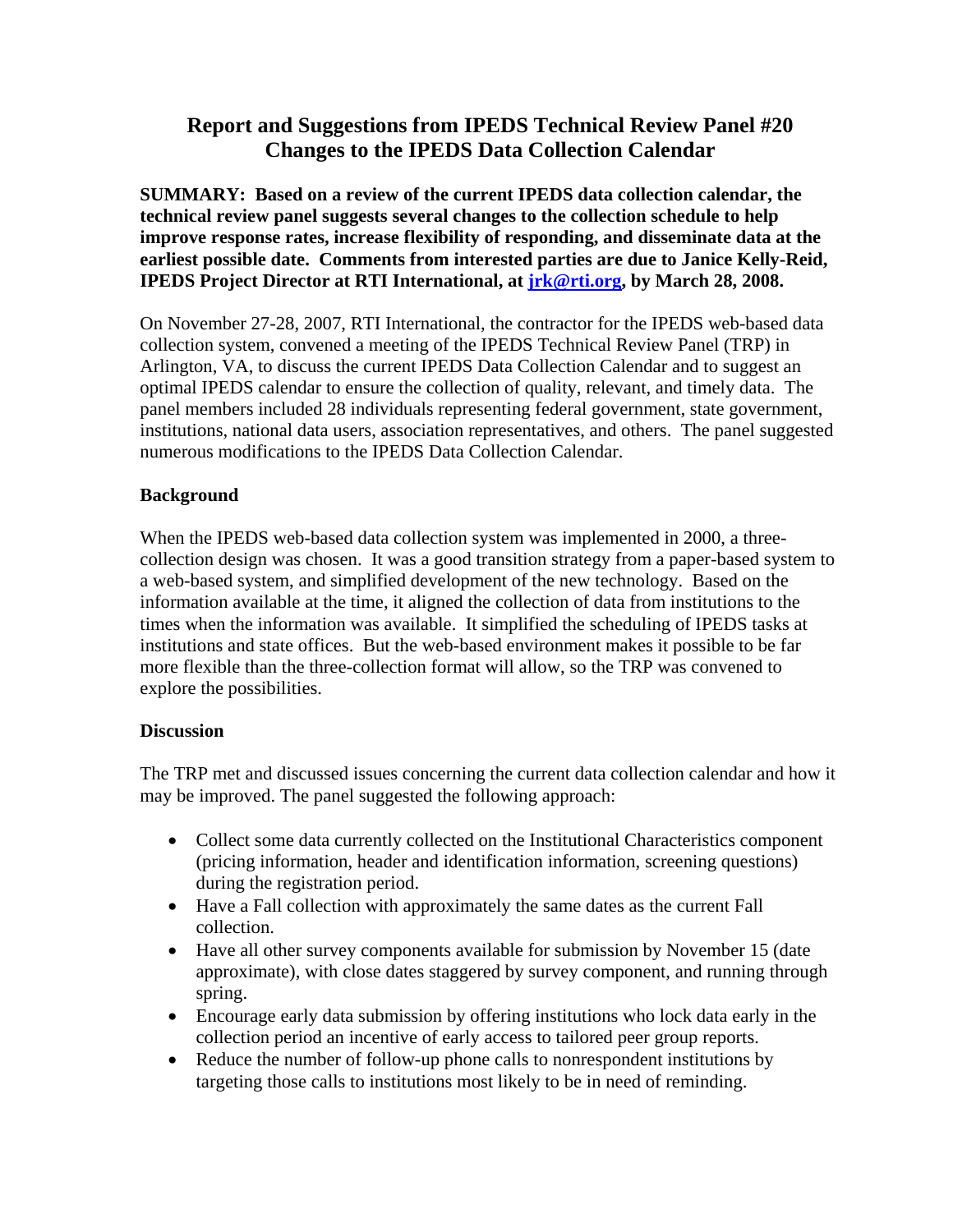Based on the suggestions of the TRP participants, the possible new data collection calendar for IPEDS is outlined in the table below.

| Collection/<br><b>Timing</b>         | <b>Survey Components</b>                                                             | Opening<br>Date* | <b>Keyholder</b><br><b>Close</b><br>Date* | <b>Coordinator</b><br><b>Close Date*</b>                | <b>Migration</b><br>Completed* |
|--------------------------------------|--------------------------------------------------------------------------------------|------------------|-------------------------------------------|---------------------------------------------------------|--------------------------------|
| <b>Registration</b><br><b>Period</b> | Keyholder Registration,<br>IC Header, IC Pricing                                     | Aug. 1           | Sept. 1                                   | Sept. 15                                                | Oct. 1                         |
| Fall                                 | Completions, 12-Month<br>Enrollment, IC Early<br><b>Enrollment Estimates</b>         | Sept. 15         | Nov. 1                                    | Nov. 15                                                 | Dec. 15                        |
| "Early Winter"                       | Human Resources                                                                      | Nov. 15          | Jan. 15                                   | Feb. 1                                                  | Feb. 22                        |
| "Late Winter"                        | IC Admissions, Student<br><b>Financial Aid, Graduation</b><br>Rates, Fall Enrollment | Nov. 15          | Feb. 1                                    | Feb. 15 (IC<br>Admissions,<br>SFA, GRS)<br>March 1 (EF) | April 1                        |
| <b>Spring</b>                        | Finance                                                                              | Nov. 15          | April 15                                  | May 1                                                   | May 21                         |

## **SUGGESTED ALTERNATE DATA COLLECTION CALENDAR**

*\* Dates are approximate. Actual dates will vary by year.*

More information is provided below:

- **Registration Period**—Will open for four weeks for keyholders on approximately August 1. The coordinator close deadline will occur two weeks later. Data collected during the registration period will include keyholder registration, the IC Header (including sector, control, calendar system, awards offered, and student levels), and IC Pricing (tuition and fees and other pricing date). Other parts of the IC survey component, such as early enrollment estimates and admissions data, will be collected later in the data collection year.
- **Fall—**Will open for six weeks on approximately September 15. Coordinator close date will be 2 weeks after the keyholder deadline. Includes IC Early Enrollment Estimates, Completions, and E12.
- "Early Winter," "Late Winter," and Spring—Will all open on approximately November 15.
	- o **"Early Winter"—**Will close for keyholders eight weeks after the opening date (approximately January 15). The coordinator close date will be two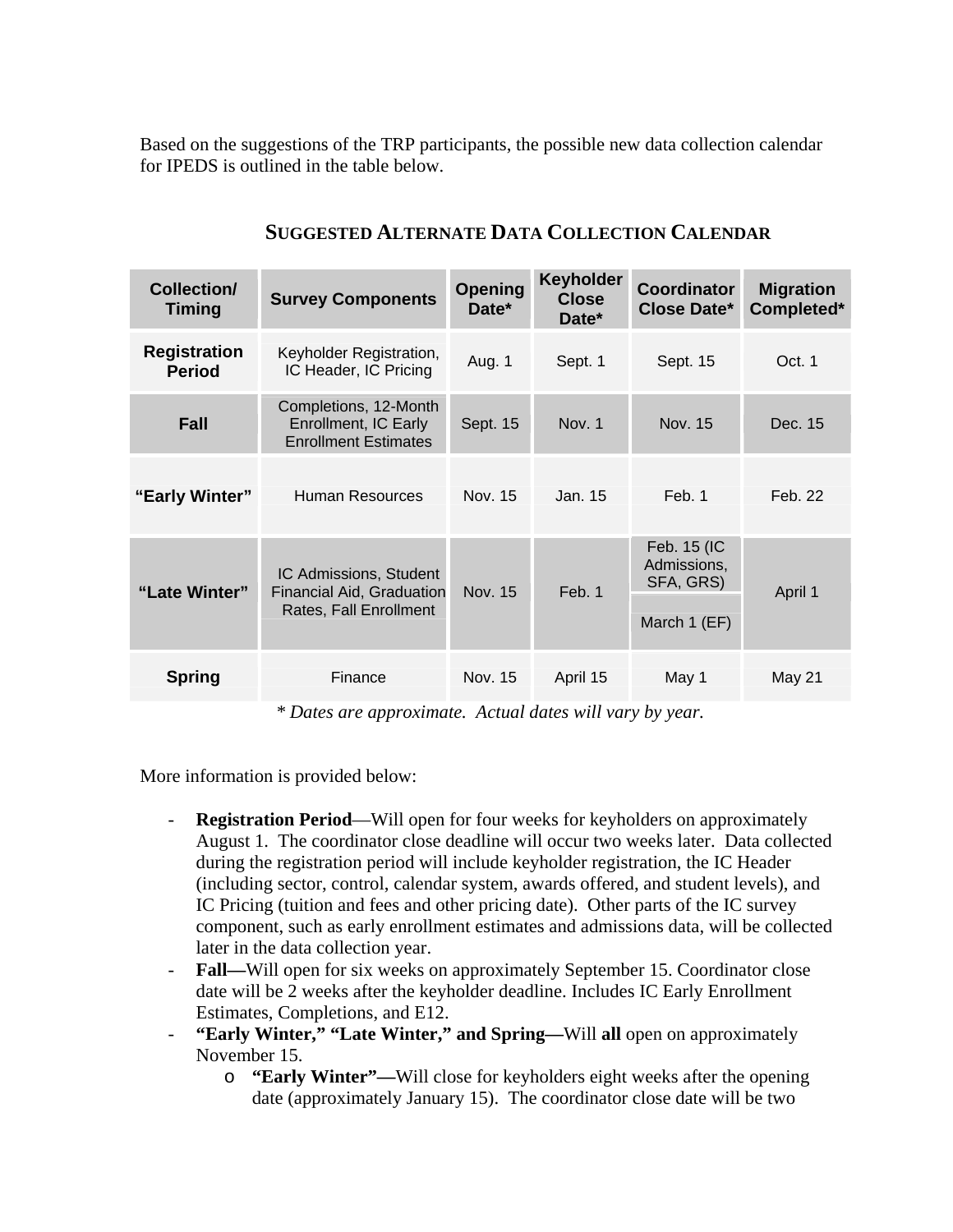weeks after the keyholder deadline. Includes the Human Resources component.

- o **"Late Winter"—**Will close for keyholders 11 weeks after the opening date (approximately February 1). The coordinator close date will be two weeks after the keyholder deadline for the IC Admissions data, SFA, and GRS. The coordinator deadline for EF will be four weeks after the keyholder deadline.
- o **Spring—**Will close for keyholders five months after the opening date (approximately April 15). The coordinator close date will be two weeks later, on or about May 1. Includes the Finance component.

The TRP participants identified a number of benefits to using this new collection schedule. First, the calendar would give keyholders additional reporting flexibility. In addition, by opening all survey components by mid-November, the model would allow keyholders to coordinate with their institutions' departments and plan to report IPEDS data as the institutional data become available (and earlier than the current collection periods allow).

Another advantage of the new calendar system is that it would allow NCES to update College Navigator in a timelier manner as well as make data available through the Peer Analysis System more quickly for data users. Also, if data are reported earlier, follow-up and migration activities will be more evenly spread out over the collection year than they are currently. This may alleviate issues with overloading the web servers, and allow the Help Desk staff to better distribute resources.

In order to try to encourage keyholders to report early and avoid overloading the data collection system and Help Desk the week before a keyholder deadline, the panel suggested establishing an incentive system to encourage early data reporting. One suggestion by the panel was to display within the data collection system the list of institutions that have/have not locked surveys as of a set date. Another suggestion was to reward early-reporting institutions by providing an early peer group report via e-mail. The institution would have the option of submitting a DAS or PAS query, and once all peer data had been migrated, the early-reporting school would be granted access to peer group data. The panel indicated that not only would this benefit institutions that frequently rely on peer data, but it would also help educate keyholders from institutions who are not frequent users.

### **What are the reporting implications for institutions?**

There would be no changes to the actual data reported from institutions. Keyholders and coordinators would need to lock some survey components earlier under this alternate calendar than they are required to under the current calendar, but the data collection system would be open sooner, resulting in a longer reporting period for some components. Reporting schedules within institutions may need to be altered to accommodate earlier aggregation, cleaning, and reporting of IPEDS data. In addition, it should be noted that each state might require an earlier deadline than that specified by IPEDS.